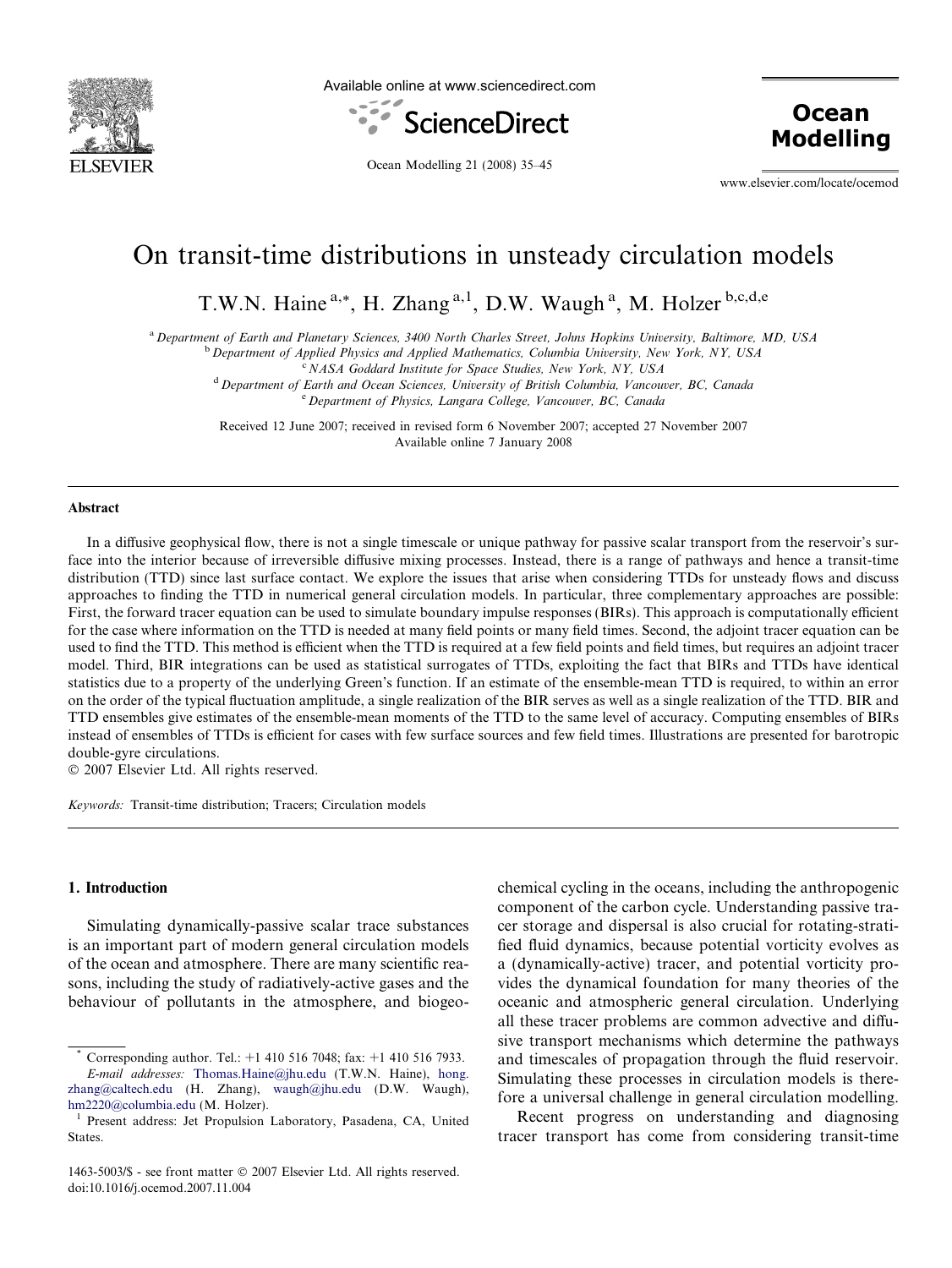<span id="page-1-0"></span>distributions (TTDs; see, for example, [Holzer and Hall,](#page-10-0) [2000, Haine and Hall, 2002, Waugh et al., 2004\)](#page-10-0). The advantage of thinking about transport using TTDs is that one focuses on a revealing diagnostic that is independent of the specific source/sink characteristics of any particular tracer. The pathway and timescale information common to all tracers is readily available from the TTD.

Computing TTDs in circulation models is, in principle, a straightforward task and simply requires integration of the passive tracer equation with idealised (delta function) sources. To date, the TTDs in several models have been computed but attention has almost exclusively been on steady flow (notable exceptions are in [Holzer et al.](#page-10-0) [\(2003\), Holzer et al. \(2005\), Holzer and Hall \(in press\)\)](#page-10-0). Although the general theory encompasses unsteady flow, the practical details of simulating TTDs in unsteady flow have not been explored in detail before. This issue is the main focus of our paper.

We summarise in Section 2 the basic TTD theory and explain the practical issues in computing TTDs in unsteady circulation models. Approaches using boundary impulse responses in the regular forward tracer equation and interior impulse responses in the adjoint tracer equation are compared. Each method has particular advantages and disadvantages in practice. A third approach is also possible which relies on a statistical property of the TTD and boundary impulse responses of the forward tracer equation. This property is illustrated and tested with numerical results from a barotropic, double-gyre circulation model (Sections [3 and 4](#page-5-0)). This numerical model is relatively simple yet captures the key features of mid-latitude wind-driven ocean circulations and provides a variety of flows, ranging from steady to fully chaotic regimes. Finally, we present concluding remarks in Section [5.](#page-8-0)

#### 2. Transit-time distribution theory in unsteady flow

In an advective–diffusive geophysical flow, there is not a single timescale or unique pathway for tracer transport from the reservoir's surface into the interior because of the irreversible diffusive mixing processes. Instead, there is a range of pathways and hence a distribution of transit-times since last surface contact. Here we focus on the issues that arise when considering TTDs for unsteady flows and discuss approaches to finding the TTD in numerical circulation models. For full details on the TTD theory consult [Hall and Plumb \(1994\), Holzer and Hall \(2000\)](#page-10-0) in the atmospheric context and [Beining and Roether \(1996\), Del](#page-10-0)[hez et al. \(1999\), Haine and Hall \(2002\) and Zhang et al.](#page-10-0) [\(2005\)](#page-10-0) in the oceanic context.

# 2.1. Origin of the TTD

To understand the origin of the TTD consider the concentration  $\chi$  of a dissolved trace species in a moving fluid. The concentration satisfies the tracer advection–diffusion equation

$$
\left(\frac{\partial}{\partial t} + \mathcal{L}\right)\chi = 0,\tag{1}
$$

where  $\mathscr L$  is the (linear) transport operator and includes advection and diffusion. The coefficients in  $\mathscr L$  are considered to be known functions of space and time (typically,  $\mathscr{L}(\chi) = \nabla \cdot [(\vec{u} - \mathbf{K} \cdot \nabla)\chi]$  for advecting flow  $\vec{u}$  and (tensor) diffusivity  $K$ ). Appropriate boundary conditions are specified for  $\chi$  at the sea floor and sea surface; typically, no flux conditions apply at the sea floor and a known (time-varying) concentration,  $\chi_0(t)$ , applies at the sea surface,  $\Omega$ (other possibilities are discussed by [Haine \(2006\)\)](#page-10-0). The solution for the tracer concentration can be written as a convolution integral

$$
\chi(\vec{r},t) = \int_{-\infty}^{t} \mathcal{G}(\vec{r},t,t') \chi_{\Omega}(t') dt'. \tag{2}
$$

For simplicity we have restricted attention to a single boundary source region  $\chi_{\Omega}$ , although spatially-varying sources can also be handled with straightforward extensions ([Holzer and Hall, 2000, Haine and Hall, 2002](#page-10-0); see also [\(5\)](#page-3-0) below). This solution (2) composes the tracer concentration  $\chi(\vec{r}, t)$  as a superposition of different tracer sources from different times in the past. We see that the so-called boundary propagator,  $\mathcal{G}(\vec{r}, t, t')$ , propagates concentration on  $\Omega$  at source time t' to the interior point  $\vec{r}$  at field time t. It weights the contribution from  $\Omega$  at all past times  $t'$  to the present concentration at  $\vec{r}$ .

The boundary propagator  $\mathscr G$  only depends on the fluid transport from  $\Omega$  to  $\vec{r}$  and  $\mathscr G$  is intimately connected to the Green's function of the transport operator ([Holzer](#page-10-0) [and Hall, 2000\)](#page-10-0). Namely,  $\mathscr G$  satisfies

$$
\left(\frac{\partial}{\partial t} + \mathcal{L}\right)\mathcal{G} = 0,\tag{3}
$$

with impulsive boundary condition  $\mathcal{G}(\Omega, t, t') = \delta(t - t')$  on  $\Omega$  and no-flux conditions elsewhere ( $\delta$  is the Dirac delta function). It contains complete information about the transport pathways and timescales in the sense that  $\mathscr G$  contains all of the information about  $\mathscr{L}$ , but packaged in a different form. That is,  $\mathcal{L}(\vec{u} \text{ and } \mathbf{K})$  and  $\mathcal{G}$  are interchangeable with each other.

For many applications the information contained in the  $\mathscr G$  form is more useful than in the  $\mathscr L$  form. In particular, there is a natural and revealing physical interpretation of (2). Rewriting, we see

$$
\chi(\vec{r},t) = \int_0^\infty \mathcal{G}(\vec{r},t,t-\tau)\chi_\Omega(t-\tau)\mathrm{d}\tau.
$$
 (4)

Now the boundary propagator kernel is written as a function of *transit-time* (elapsed time)  $\tau \equiv t - t'$ . Considered from this perspective,  $\mathscr{G}(\vec{r}, t, t - \tau)$  weights prior boundary concentrations over transit-time and hence is called the *transit-time distribution* (TTD) for point  $\vec{r}$  at time t. The TTD is the distribution of transit-times since a water parcel at point  $\vec{r}$  and time t had last contact with  $\Omega$  at time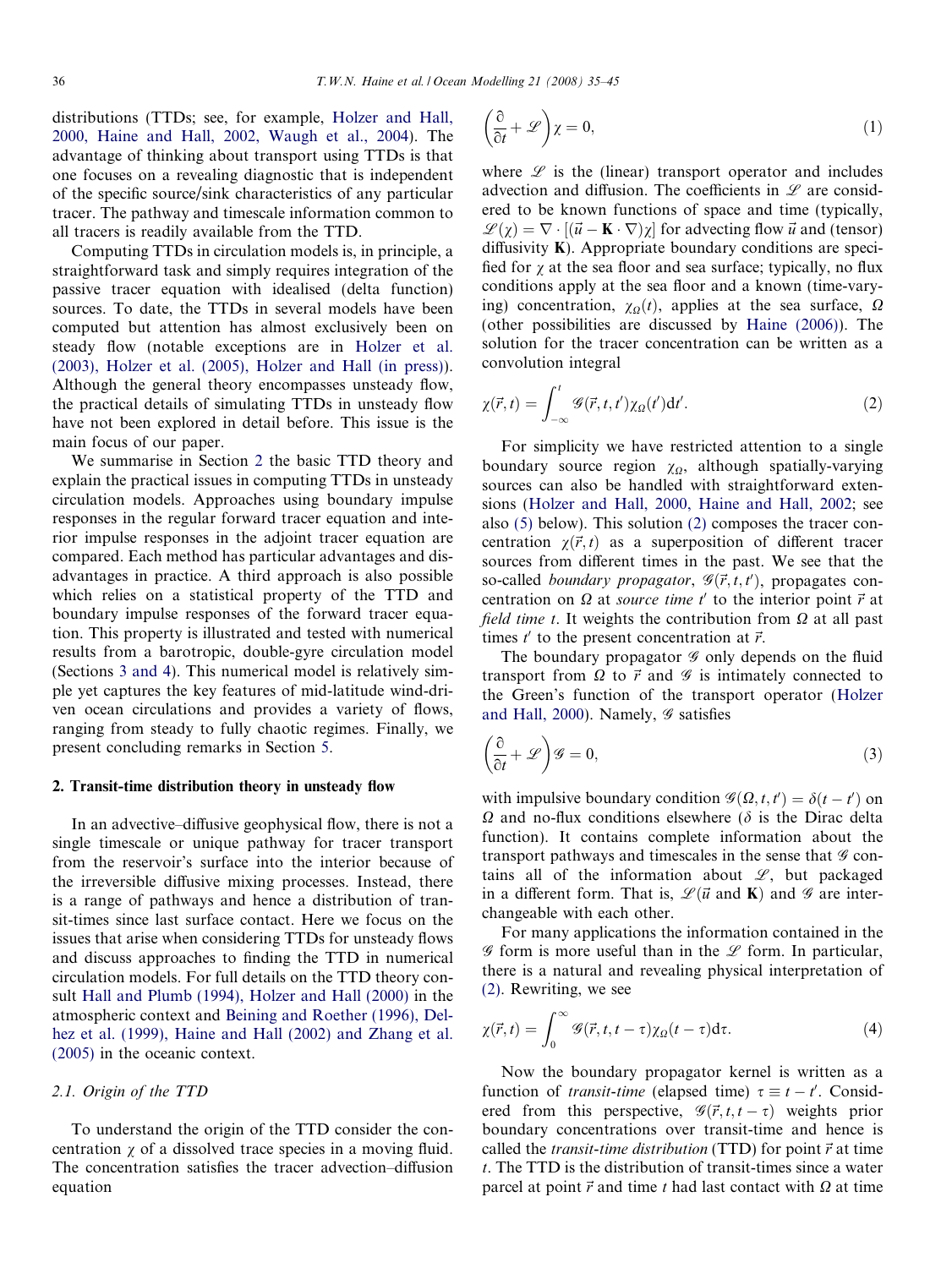<span id="page-2-0"></span> $t' = t - \tau$ . The quantity  $\mathscr{G}(\vec{r}, t, t - \tau) d\tau$  is hence the volume fraction of the parcel at  $(\vec{r}, t)$  that originated from the surface  $\Omega$  at a time between  $\tau$  and  $\tau + d\tau$  ago.

Fig. 1 illustrates this idea in a schematic way by showing the boundary propagator for a particular field point as a function over source time and field time (see also Fig. 2 of [Holzer et al. \(2003\)](#page-10-0)). The TTD corresponds to a cut through the boundary propagator in a specific direction (horizontal and to the left in Fig. 1). That is the TTD,  $\mathscr{G}(\vec{r}, t, t - \tau)$ , is a traverse through  $\mathscr{G}$  at constant field time t, as a function of transit-time  $\tau$  (and hence, source time  $t - \tau$ ). A related, but distinct, quantity is a cut through the boundary propagator in the perpendicular direction (vertical upwards in the schematic). The vertical cut physically corresponds to the evolution with  $t = t' + \tau$  of the response at interior location  $\vec{r}$  to a pulse in concentration at  $\chi_{\Omega}$  that occurred during  $(t', t' + dt')$ . This quantity,  $\mathscr{G}(\vec{r}, t' + \tau, t')$ , does not have an interpretation as a transit-time distribution in general: that is, it cannot be used in a formula like [\(2\)](#page-1-0) or [\(4\)](#page-1-0) to compose the tracer concentration by integrating over  $\tau$  at fixed  $t'$ . There is no obvious name for this quantity, but we refer to it here as the boundary impulse response (BIR) because it is discussed extensively in what follows.

#### 2.2. Steady flow

Important simplifications are possible in the case of steady flow (when  $L$  has no time-dependence). Then, the boundary propagator satisfies the time-translation invariance:  $\mathscr{G}(\vec{r}, t, t - \tau) = \mathscr{G}(\vec{r}, 0, -\tau)$  for all t. This property means that the boundary propagator, and hence the TTD, only depends on the transit-time  $\tau$ ; only the difference between the field time and the source time (the transit-time) is relevant. In Fig. 1 this means that  $\mathscr G$  contours are parallel to lines of constant  $\tau$  and perpendicular to the  $\tau' = t + t'$  lines. (Note that  $\tau'$  is orthogonal to  $\tau$ . In steady flow the TTD is therefore sometimes written using the shorter notation  $\mathscr{G}(\vec{r}, \tau)$  for convenience. Strictly, this usage is inconsistent with the former definition, but context makes the distinction clear.) [Fig. 2](#page-3-0)a illustrates the boundary propagator for the case of steady flow. On this diagram the boundary propagator is sketched as a function of source time and field time for a particular field point. For steady flow,  $\mathcal G$  is a function of  $\tau$  only, not of  $t'$  and  $t$  individually:  $\mathscr G$  contours are parallel to lines of  $\tau$  and clearly the BIR and the TTD coincide (namely,  $\mathscr{G}(\vec{r}, t, t - \tau) =$  $\mathscr{G}(\vec{r}, t' + \tau, t')$  from the time-translation invariance).

Most explicit simulations of TTDs in ocean circulation models to date have been for the case of steady flow. In practice, the TTD is found by computing the  $t$ -evolution (using [\(3\)](#page-1-0)) of a passive tracer with an impulsive boundary concentration  $\delta(t-t')$  at source time t' (often taken to be  $t' = 0$  for convenience). This amounts to a vertical cut through the G-map in Figs. 1 and 2. Formally, this approach yields the boundary impulse response which, for steady flow, equals the TTD.

#### 2.3. Unsteady flow

In unsteady flow, some complications arise. Most important, the time-translation invariance no longer holds, implying that the TTD,  $\mathcal{G}(\vec{r}, t, t - \tau)$ , now depends on two independent time arguments: field time  $t$  and source time  $t'$ , not just the transit-time  $t - t'$ . This fact means that G-contours are no longer parallel to lines of constant transit-time (Fig. 1) and we now speak of a transit-time distribution for each field time and field point. [Fig. 2b](#page-3-0)–d shows three distinct examples of  $\mathscr G$  in unsteady flow: periodic flow, where a clear periodicity over field time exists,



Fig. 1. Schematic diagram to explain the boundary propagator, transit-time distribution, and boundary impulse response. For a specific field point  $\vec{r}$ , the main panel shows two schematic contours of the boundary propagator  $\mathcal{G}(\vec{r}, t, t')$  as a function of source time t' and field time t. The two contours have the same  $\mathscr G$  value and are marked on the right hand plots with dashed lines. Because of the *causality principle*,  $\mathscr G(\vec r,t,t') = 0$  for all  $t' > t$ , and so the lower right half of the G-map has  $G = 0$  and no contours. Transit-times  $\tau = t - t'$  and ortho-transit-times  $\tau' = t + t'$  are also marked with diagonal lines. The transittime distribution as a function of transit-time is  $\mathcal{G}(\vec{r}, t', t - \tau)$  and corresponds to horizontal cuts through the  $\mathcal{G}$ -map. The boundary impulse response is  $\mathscr{G}(\vec{r}, t' + \tau, t')$  and corresponds to vertical cuts through the G-map. In general, these two functions of transit-time are different as shown for one example in the right hand panels. For convenience, the  $\vec{r}$  argument of  $\mathcal G$  has been suppressed in the figure. See Section [2](#page-1-0) and [Fig. 2](#page-3-0) for more details.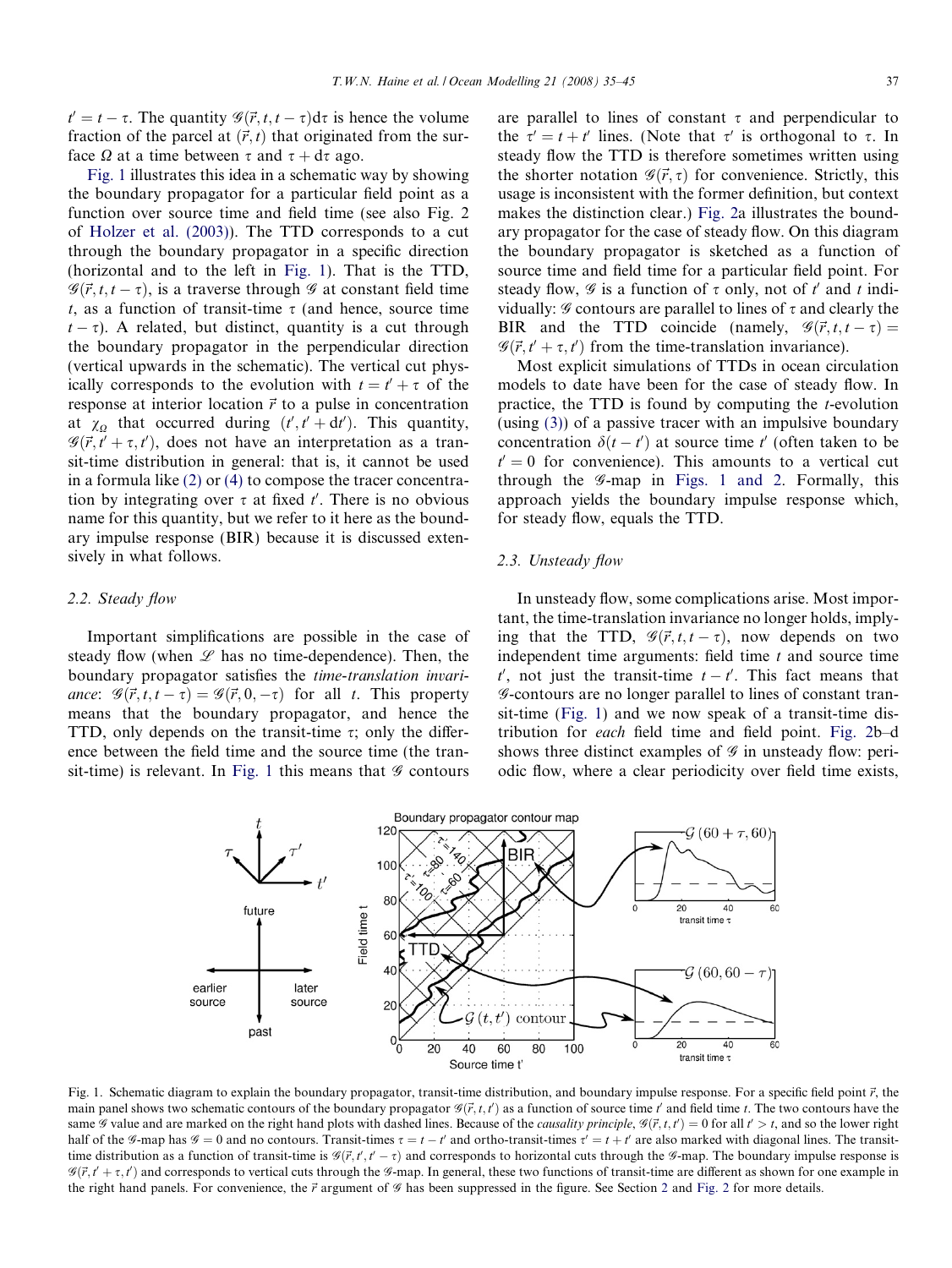<span id="page-3-0"></span>

Fig. 2. Schematic diagrams of boundary propagators  $\mathcal{G}(\vec{r}, t, t')$  as functions of source time t' and field time t for a particular field point  $\vec{r}$ . (a) Steady flow, (b) periodic flow, (c) aperiodic, stationary flow, and (d) aperiodic non-stationary flow. See Section [2](#page-1-0) and [Fig. 1](#page-2-0) for more details.

statistically-stationary unsteady flow, and non-stationary unsteady flow. We now distinguish three distinct approaches to compute the TTD, which have different advantages:

- Method 0: BIR from forward tracer equation. Complete knowledge of  $\mathscr G$  requires many impulsive tracer simulations in unsteady flow. A straightforward, direct approach is to use the BIR method described in Section 2.2 and construct the  $\mathscr G$ -map by successive vertical sections. The method described by [Delhez and Deleersnij](#page-10-0)[der \(2002\)](#page-10-0) is closely related to this approach, although they use different terminology.
- Method 1: TTD from adjoint tracer equation. [Holzer](#page-10-0) [and Hall \(2000\)](#page-10-0) show that the TTD,  $\mathcal{G}(\vec{r}, t, t - \tau)$  is related to the Green's function of the adjoint tracer equation. First consider

$$
\mathscr{G}(\vec{r},t,t') = \int_{\Omega} G'(\vec{r},t|\vec{r}_{\Omega},t') d\Omega, \tag{5}
$$

where  $\vec{r}_{\Omega}$  is a point on the surface patch  $\Omega$  and  $G'$  is the generalised form of the boundary propagator (taking surface variation of the tracer source into account). The *reciprocity relation* allows us to rewrite the integrand of (5) as follows:

$$
G'(\vec{r},t|\vec{r}_\Omega,t') = -[\mathbf{K}\cdot\nabla_{\vec{r}_\Omega}G^\dagger(\vec{r}_\Omega,t'|\vec{r},t)]\cdot\hat{\vec{n}},\tag{6}
$$

where  $\hat{\vec{n}}$  is the unit outward normal direction to the surface  $\Omega$  at  $\vec{r}_{\Omega}$  and  $G^{\dagger}(\vec{r}, t | \vec{r}_{0}, t')$  is the adjoint Green's function to the tracer equation (see (13) in [Holzer and Hall](#page-10-0) [\(2000\)](#page-10-0)). The adjoint Green's function satisfies (for constant fluid density)

$$
\left(-\frac{\partial}{\partial t} + \mathscr{L}^{\dagger}\right) G^{\dagger} = \delta(\vec{r} - \vec{r}_0, t - t'),\tag{7}
$$

subject to  $G^{\dagger}(\vec{r}, t | \vec{r}_0, t') = 0$  for  $\vec{r}$  on  $\Omega$ , and zero flux elsewhere. Put another way, one can find the TTD for a particular place and time in an unsteady flow by integrating the adjoint tracer equation (backwards) forced by an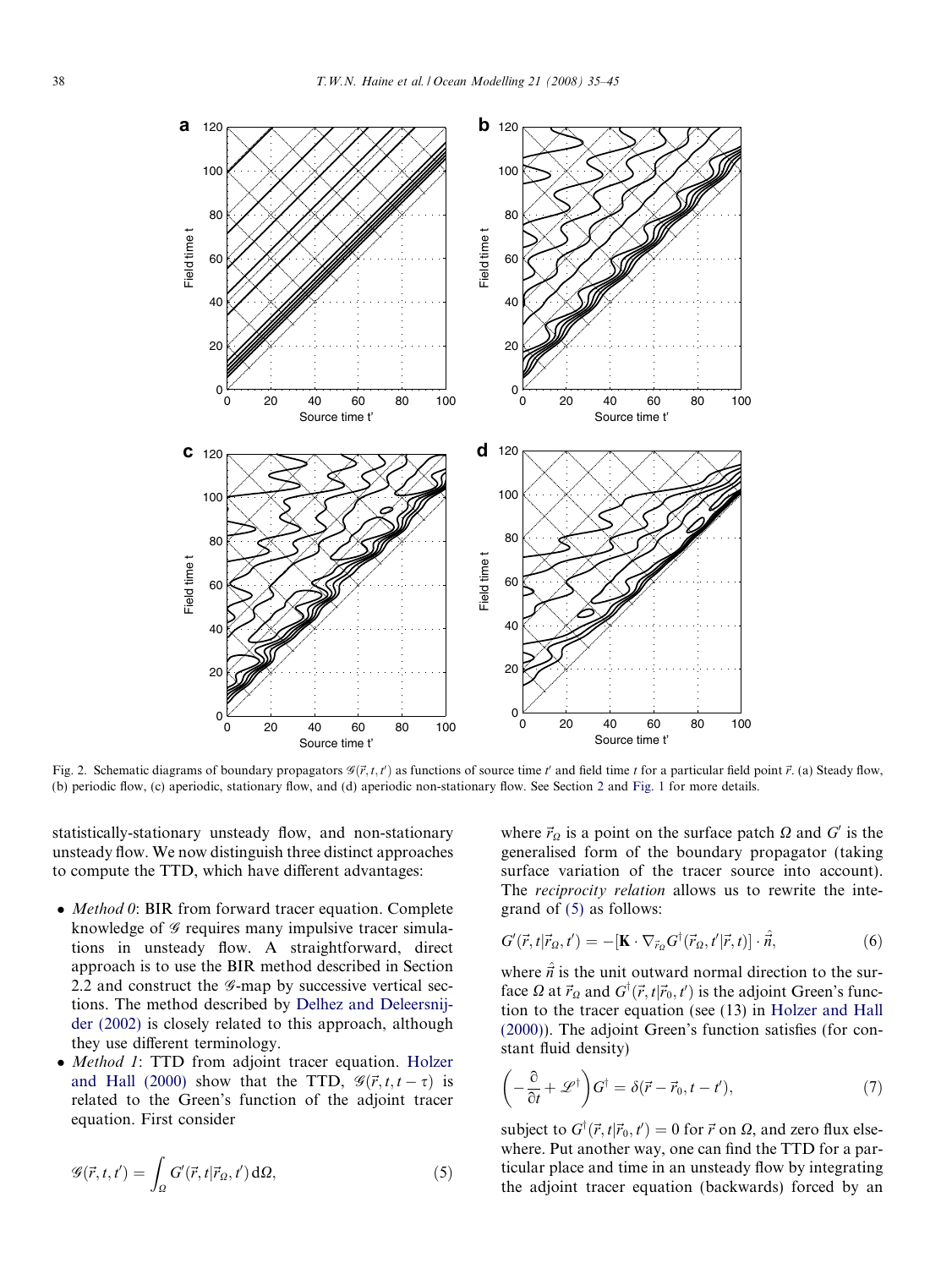<span id="page-4-0"></span>impulsive release at the place and time of interest. The TTD is then given by the flux of adjoint Green's function leaving the domain through the surface. [Delhez](#page-10-0) [et al. \(2004\)](#page-10-0) explain a similar method to compute the residence time, which is closely related to the TTD.

This approach requires that the *adjoint* advection–diffusion system be integrated, not the forward system. While adjoint models now exist for some circulation models, they are not universally available and they are often not easy to construct.

• Method 2: BIR from forward tracer equation as statistical surrogate TTD. An alternative approach is available that may be advantageous in some circumstances. For example, in turbulent flows it is often more valuable to know the statistics of the TTD rather than its individual realizations. In such cases an ensemble of BIRs can be used in lieu of an ensemble of TTDs. The approach is based on BIR integrations and exploits some important statistical properties of  $\mathcal G$  in unsteady flow. Specifically:

For time-varying flow at point  $\vec{r}$  and transit-time  $\tau$ , the distribution of  $\mathscr{G}(\vec{r}, t_1, t_1 - \tau)$  (the TTD) over  $t_1$  is identical to the distribution of  $\mathcal{G}(\vec{r}, t_2 + \tau, t_2)$  (the BIR) over  $t_2$  provided that the distributions are defined over the same time intervals for  $t_1$  and  $t_2 + \tau$ .

If the times  $t_1$  and  $t_2 + \tau$  for which the TTDs and BIRs are available come from different time intervals, the distributions are equal if the flow is statistically-stationary (or statistically cyclo-stationary with appropriate phasing between the two time periods). Here we consider the limit of both  $t_1$  and  $t_2$  ranging over all time ( $-\infty$  to  $+\infty$ ), so that the distributions of the TTDs and BIRs are always identical. The italicized equivalence above is a simple consequence of the fact that the TTD for field time  $t$  and source time  $t' = t - \tau$  is identically equal to the BIR for source time t and field time  $t = t' + \tau$ , namely both are equal to  $\mathcal{G}(\vec{r}, t, t')$ . (See the Appendix for a justification and further details; see also [Holzer et al., 2003](#page-10-0)).

Roughly speaking, this statement means that for the same field point and transit-time, the TTD and BIR have identical statistics. In particular, the expected values are the same

$$
\lim_{T \to \infty} \frac{1}{2T} \int_{-T}^{T} \mathcal{G}(\vec{r}, t_1, t_1 - \tau) dt_1
$$
\n
$$
= \lim_{T \to \infty} \frac{1}{2T} \int_{-T}^{T} \mathcal{G}(\vec{r}, t_2 + \tau, t_2) dt_2.
$$
\n(8)

Geometrically, one can see the reason is that these averages are taken along overlapping line segments at constant transit-time  $\tau$  in the  $(t', t)$  plane ([Fig. 1](#page-2-0)).

There is a minor, but important, difference between realisations of the TTD and BIR concerning normalisation: Every TTD is normalised over transit-time,  $\int_0^\infty \mathcal{G}(\vec{r}, t, t - \tau) d\tau = 1$ for all *t* [\(Holzer and Hall, 2000\)](#page-10-0), but BIRs are only normalised over transit-time on average

$$
\lim_{T \to \infty} \frac{1}{2T} \int_{-T}^{T} \int_{0}^{\infty} \mathcal{G}(\vec{r}, t' + \tau, t') d\tau dt' = 1, \tag{9}
$$

not individually. Higher order moments of the TTD functions and the BIR functions obey similar relationships for the same reason. For example, let the mean over transittimes of the TTD be  $\Gamma(\vec{r}, t) = \int_0^\infty \tau \mathcal{G}(\vec{r}, t, t - \tau) d\tau$  and the corresponding mean over transit-times of the BIR be  $\Gamma'(\vec{r}, t') = \int_0^\infty \tau \mathcal{G}(\vec{r}, t' + \tau, t') d\tau$ . Then the expected value of  $\Gamma$  over t equals the expected value of  $\Gamma'$  over t' for the same point

$$
\lim_{T \to \infty} \frac{1}{2T} \int_{-T}^{T} \Gamma(\vec{r}, t) dt = \lim_{T \to \infty} \frac{1}{2T} \int_{-T}^{T} \Gamma'(\vec{r}, t') dt'.
$$
 (10)

Given this link between TTD and BIR statistics, one can use BIR functions from unsteady flow as statistical surrogates for the true TTD functions. The BIR functions have identical statistics to the true TTD functions, but are not actually TTDs in the sense of [\(4\)](#page-1-0). This possibility is explored further below in a series of numerical examples.

# 2.4. Computational requirements

To compare and contrast these methods consider their computational requirements. Assume that we wish to represent  $G'(\vec{r}, t | \vec{r}_{\Omega}, t')$  as a discrete matrix that is discretised with  $N_{\vec{r}}$  points (or cells) over field point  $\vec{r}$ ,  $N_t$  points over field time t,  $N_{\vec{r}_0}$  points over source patch  $\vec{r}_0$ , and  $N_{t'}$  points over source time  $t'$ . The storage requirements do not depend on method and are proportional to  $N_{\vec{r}}N_tN_{\vec{r}}N_{t'}$  in each case. The computer time required to compute  $G'$  does depend on method, however, as follows:

- $\bullet$  Method 0: BIR from the forward tracer equation, requires  $N_{t'}$  impulse response simulations over each of the  $N_{\vec{r}_\Omega}$  surface patches. The resulting fields are of size  $N_{\vec{r}}$  and are stored  $N_t$  times.
- $\bullet$  Method 1: TTD from the adjoint tracer equation, requires  $N_t$  TTD simulations for each of the  $N_{\vec{r}}$  field points of interest. The resulting fields are of size  $N_{\vec{r}_0}$ and are stored  $N_{t}$  times. Adjoint tracer models run slower than forward tracer models by a factor of  $\alpha$  (typically 3–5).
- Method 2: The BIR as a statistical surrogate TTD, requires  $N_t$  impulse response simulations from each of the  $N_{\vec{r}_0}$  surface patches. The resulting fields are of size  $N_{\vec{r}}$  and are stored  $N_{t'}$  times. They are interpreted as TTD timeseries as explained in the preceding section.

Modern general circulation models typically have  $N_{\vec{r}} = O(10^{6-7}), N_{\vec{r}_Q} = O(10^{5-6}), N_t = N_{t'} = O(10^{4-6})$  if we use the model grid spacing and timestep as the appropriate discretisation for  $G'$ . The resulting  $G'$  matrix therefore has  $O(10^{19-25})$  elements and is obviously impossible to store, let alone compute or manipulate. Some reduction in dimension is essential either through averaging or selection of specific places and times of interest. The way this reduction is done determines the most efficient method. For example,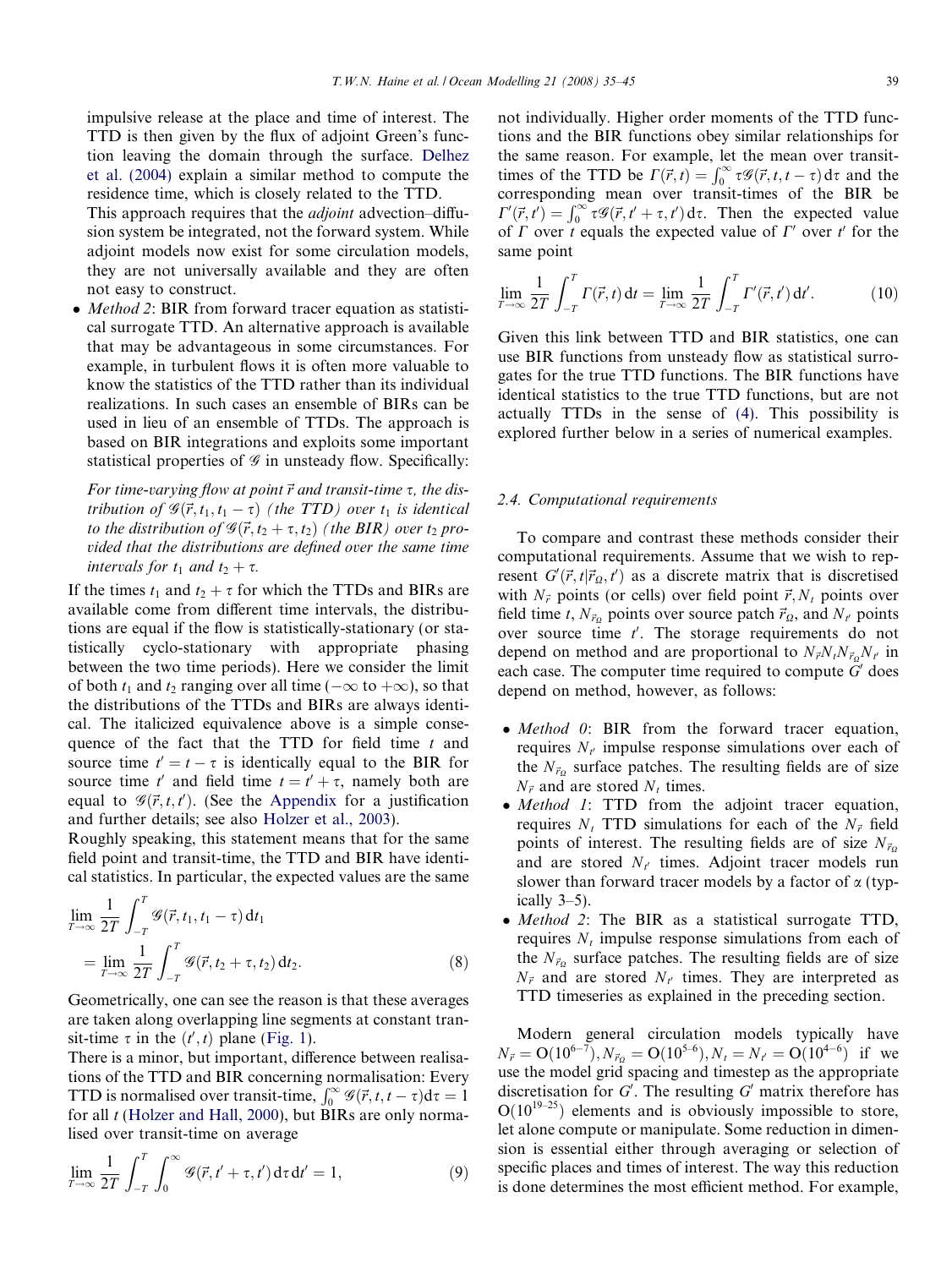<span id="page-5-0"></span>consider the case where a few typical TTDs are required for a few interior field points, and resolution of the TTD over surface source is not needed. Then  $N_{\vec{r}} = O(1)$ ,  $N_t = O(1)$ ,  $N_{\vec{r}_0} = 1$ , say, and resolution of each TTD timeseries is given by  $N_t = O(100)$  points. Method 0 then requires a time proportional to  $N_{\vec{r}_0} N_{t'} = O(100)$ , Method 1 requires a time proportional to  $\alpha N_{\vec{r}}N_t = \alpha \times O(1)$ , and Method 2 requires a time proportional to  $N_{\vec{r}_0} N_t = O(1)$ , but gives statistical surrogate TTD timeseries with random, unbiased error. Method 1 using the adjoint tracer equation is faster than Method 0 in this case for typical  $\alpha$ . If an adjoint tracer model is unavailable, then Method 2 offers a faster method to Method 0, but incurs error. Alternatively, if a coarselyresolved  $G'$  for the entire model is required, we might have  $N_{\vec{r}} = N_t = N_{t'} = O(100)$  and  $N_{\vec{r}_0} = O(10)$ . Method 0 is then faster than Method 1 by a factor of  $\alpha N_{\vec{r}}N_t/$  $N_{\vec{r}_0}N_{t'} = \alpha \times O(10)$  although the computation still requires O(1000) individual BIR simulations [\(Holzer and Hall \(in](#page-10-0) [press\)](#page-10-0) use this method in a tropospheric model with 15,000 tracers, for example). Method 2 is as fast as Method 0 in this case.

Other examples can be constructed to illustrate these differences. The main point is that the times required to compute G' at a given resolution scale as  $N_{\vec{r}_0}N_{t}$ ,  $\alpha N_{\vec{r}}N_t$ , and  $N_{\vec{r}_0}N_t$  for Methods 0, 1, and 2, respectively. Moreover, each method has intrinsic disadvantages: Method 0 is likely always expensive, because resolution of the TTD in unsteady flow will presumably always require  $N_t =$  $O(100)$  or more; Method 1 requires an adjoint model; and, Method 2 incurs random unbiased error.

## 3. Numerical simulations

We numerically study these issues in idealised doublegyre circulations using the MITgcm model [\(Marshall](#page-10-0) [et al., 1997\)](#page-10-0). The main purpose of the numerical simulations is to illustrate the preceding theory and to gain some idea of typical fluctuations in TTDs, BIRs, and their moments, for a diverse range of unsteady flow regimes. The model configuration is described in a related study on tracer age and potential vorticity in unsteady flow [\(Zhang et al., 2005, hereinafter ZHW\)](#page-10-0). Experiments are performed in a 1200 km square basin with a flat bottom at depth H on a mid-latitude  $\beta$ -plane. The flow starts from rest, is unstratified, and forced with a zonal wind stress, X, of the form  $X = X_0 \sin(\pi y/L) f(t/T)$ , where  $X_0 = 0.1 \text{ Nm}^{-2}$ 

Moments from the numerical experiments

Table 1

controls the average stress amplitude,  $f(t/T)$  controls the time-dependence which has a period of  $T = 40$  yrs, and L is the domain size. Tracer is introduced into the model at the northern wall with source/sink characteristics to simulate the TTD and BIR as appropriate. We use a spatial grid step of 20 km and a time step of 20 min. The integration time spans 120 yrs, covering three complete forcing cycles (spin-up from rest has already occurred). For further details, see ZHW (their Section [2](#page-1-0) and Table 1).

The tracer adjoint model is also available for the MITgcm. One view on the discretised adjoint model is to consider the sensitivity of a scalar cost function of the model state to a vector of control variables. In this context, our control variable is the initial tracer concentration at the surface and the cost function is the final tracer concentration at the particular interior point of interest. Thus we obtain the sensitivity of the tracer concentration  $\chi(\vec{r}, t)$  to the prior tracer concentration at  $\chi(\vec{r}_\Omega, t')$ , which is just the adjoint Green's function  $G^{\dagger}(\vec{r}_\Omega, t'|\vec{r}, t)$  required. The adjoint model propagates the sensitivity backward in time so the adjoint solutions reveal the pathways and times from which the final state arose. Typically, an adjoint calculation involves three to five times the computational cost of a forward calculation. Tests to judge the accuracy of the numerical adjoint code compared to perturbations in the forward code give agreement to machine precision ([Zhang, 2005](#page-10-0)).

# 4. Numerical results

Four main experiments are considered: two are periodic  $(H = 6000 \text{ m})$  and two exhibit aperiodic (chaotic) fluctuations ( $H = 2500$  m) (additional experiments are shown by [Zhang \(2005\)](#page-10-0)).

# 4.1. Periodic flows

The two periodic experiments comprise a weakly forced case  $(f(t/T) = 1 - 0.1 \sin 2\pi t/T$  giving a  $\pm 10\%$  sinusoidal change in forcing) and a strongly forced case  $(f(t/T))$  $1 + 0.5(t/T - |t/T|)$  with a  $\pm 50\%$  change in forcing and a sawtooth waveform;  $\lfloor \cdot \rfloor$  is the floor function). TTD and BIR functions for these flows are shown in [Fig. 3](#page-6-0) (left column: weak forcing and right column: strong forcing). The top row shows that the domain-averaged kinetic energy (KE) under weak forcing oscillates at the forcing period of 40 yrs in a nearly sinusoidal manner ([Fig. 3a](#page-6-0)).

| <u><i>rionients</i></u> from the numerical experiments |                      |                       |                      |                       |
|--------------------------------------------------------|----------------------|-----------------------|----------------------|-----------------------|
| Experiment                                             | TTD $\Gamma$ (years) | BIR $\Gamma'$ (years) | TTD $\Delta$ (years) | BIR $\Delta'$ (years) |
| Weak periodic                                          | $26.77 \pm 0.19$     | $27.05 \pm 0.26$      | $21.71 \pm 0.10$     | $21.71 \pm 0.08$      |
| Strong sawtooth periodic                               | $27.98 \pm 0.82$     | $27.18 \pm 0.80$      | $21.61 \pm 0.33$     | $21.59 \pm 0.29$      |
| Weak chaotic                                           | $15.11 \pm 1.59$     | $16.25 \pm 0.93$      | $11.65 \pm 0.25$     | $11.68 \pm 0.10$      |
| Strong chaotic                                         | $15.33 \pm 2.24$     | $15.36 \pm 1.53$      | $11.15 \pm 0.57$     | $11.46 \pm 0.31$      |

Results for the mean transit-time,  $\Gamma$ , and width,  $\Delta$ , are shown for ensemble sizes of 40 TTD and 40 BIR realisations (30 each for the weak chaotic experiment). The standard deviations are also shown.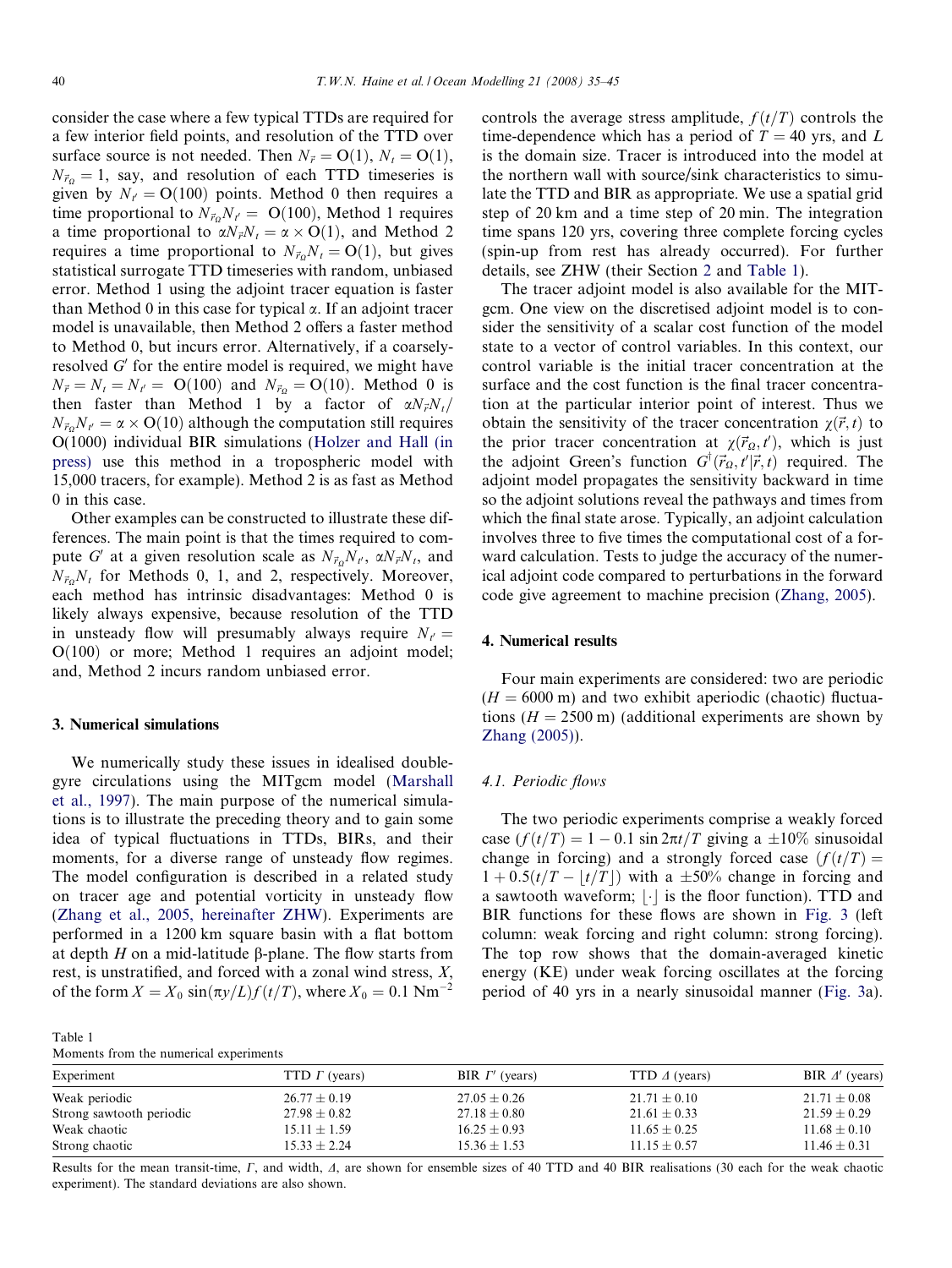<span id="page-6-0"></span>

Fig. 3. TTD and BIR results for periodic experiments with weak (left) and strong fluctuations (right). (a, b) Show time series of the domain-averaged kinetic energy  $(m^2 s^{-2})$  in the model (dashed lines show the average values). (c,d) Show several realisations of the TTD (dashes) and BIR (lines) plotted against field time (yrs) for the BIR and (120-source time (yrs)) for the TTD. The source times of the realisations are separated by an interval of 5 years. (e, f) Show the ensemble average TTD (dashes) and BIR (lines) over 40 realisations plotted against transit-time. The TTD realisations are computed using the adjoint tracer model and the BIR realisations have been individually normalised for convenience. Note the different abscissa scales. See Section [4](#page-5-0) for details.

The mean KE is  $1.9 \times 10^{-4}$  m<sup>2</sup> s<sup>-2</sup>, with a 30% fluctuation of amplitude (exceeding the 10% fluctuation of the wind forcing). The solid curves in Fig. 3c shows the time series of eight BIR realisations released at source times separated by 5 yrs (yr  $0$ , yr  $5$ ,..., yr 35) for a point at the center of the domain. For BIRs released at different times, the peak BIR values and modal times are different (high KE at source time gives an earlier, larger BIR peak). Nevertheless, the basic shape of the BIR functions is very similar.

Fig. 3 shows TTD realisations obtained by integrating the adjoint tracer model backwards over source time as described in Sections [2 and 3](#page-1-0). Now the field times are separated by 5 years (yr 120, yr  $115, \ldots$ , yr 85). The TTD patterns are very similar to the BIRs with a high, narrow first peak, a second lower, broader peak, and a long tail. Similarly, at different phases of the flow, the TTDs have different peak values and modal times. At the same phase of the flow the TTDs almost overlie the BIRs, however (for example, the first and fifth TTD and BIR functions in Fig. 3c). We also find excellent correspondence between the ensemble-mean BIR and TTD functions as shown in Fig. 3e (for 40 realisations). For this relatively weak periodic flow variation, the difference between TTD and BIR realisations taken at the same phase is almost negligible.

Fig. 3b shows the periodic oscillation of KE for the case of strong sawtooth forcing. Now the mean KE is  $2.7 \times 10^{-4}$  m<sup>2</sup> s<sup>-2</sup>, somewhat larger than for the weak forcing, but with higher peaks and a timeseries that is no longer symmetric under time reversal. Fig. 3d shows the BIRs (TTDs) as a function of the transit-time for eight source (field) times. As the flow slowly accelerates and gains KE, the BIR peaks become higher with reduced modal times. The corresponding TTD realisations show a similar behaviour. Near the time of rapid KE drop, the TTD and BIR functions differ significantly because of the asymmetry in flow moving forwards (BIR) or backwards (TTD) in time. Nevertheless, the ensemble averages still agree to excellent precision (Fig. 3f).

#### 4.2. Aperiodic flow

With a water depth of  $H = 2500$  m the flow enters a chaotic regime, even without time-dependent forcing. The two experiments we present here comprise a relatively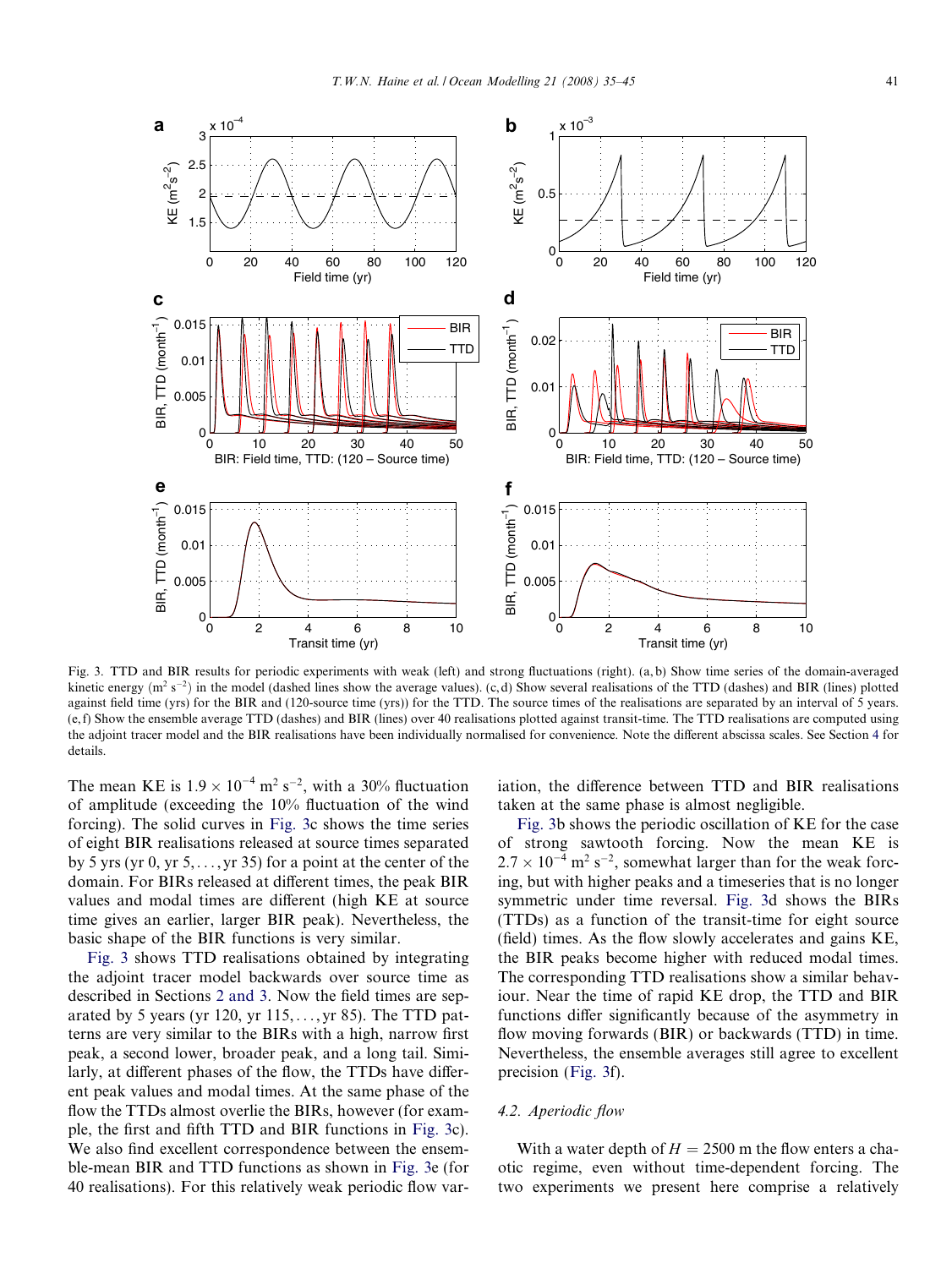<span id="page-7-0"></span>weakly-varying chaotic case  $(f(t/T) = 1)$  and a stronglyvarying chaotic case  $(f(t/T) = 1 - 0.5 \sin 2\pi t/T)$ .

The weakly chaotic experiment has an aperiodic KE timeseries with an average KE of  $2.9 \times 10^{-3}$  m<sup>2</sup> s<sup>-2</sup>, substantially larger than the periodic cases shown above (Fig. 4a). To illustrate the circulation in this experiment, we show in [Fig. 5](#page-8-0) the mean sea-surface height and a snapshot of the same field. Clearly, the chaotic KE variations are associated with substantial disruptions of the basic double-gyre circulation and hence the transport pathways and timescales. The BIR and TTD realisations in Fig. 4c reflects these changes by exhibiting more variability than for the periodic cases. Individual realisations now have multiple peaks and there is no longer any correspondence between individual TTD and BIR functions. Fig. 4e shows the ensemble average TTD and BIR (over 30 realisations). There is good agreement between the ensemble means, as predicted by theory, but more variance than in the periodic cases.

Finally, we show in the right column of Fig. 4 the results from the strongly chaotic experiment. Now the average KE is  $7.4 \times 10^{-3}$  m<sup>2</sup> s<sup>-2</sup>, larger than before. The flow is highly intermittent with sporadic periods of very high KE corresponding to highly energetic, nearly symmetric gyres that occupy the whole domain. During the intervening quiescent periods the variability resembles that found in the weakly chaotic experiment. As before, the ensemble-mean TTD and BIR functions are very similar. In fact, they are significantly closer in this experiment than for the weakly chaotic case. The TTD and BIR realisations show significant variability from case to case. Fig. 4f shows that the typical fluctuations in TTD and BIR densities are around 50–100% of the mean density near the modal transit-times, for example. The typical fluctuation is much smaller in the tails, however.

# 4.3. Moments

Good agreement between the ensemble-averaged TTD and BIR realisations implies agreement of the moments of these functions too. Nevertheless, it is interesting to see the exact level of agreement because in some circumstances the moments are more useful than the TTD functions themselves (ZHW). [Table 1](#page-5-0) shows results on the first two moments (mean transit-time,  $\Gamma$  and width,  $\Delta$ ; Section [2,](#page-1-0) ZHW) from the four numerical experiments. The periodic flows have very similar  $\Gamma$  and  $\Delta$  values, but with greater variability in the strong sawtooth forcing



Fig. 4. As [Fig 3](#page-6-0) except for the weakly chaotic (left) and the strongly chaotic experiments (right). The shading in (e, f) indicates the range of variability (1 standard deviation) in the ensembles of BIRs (dark) and TTDs (light).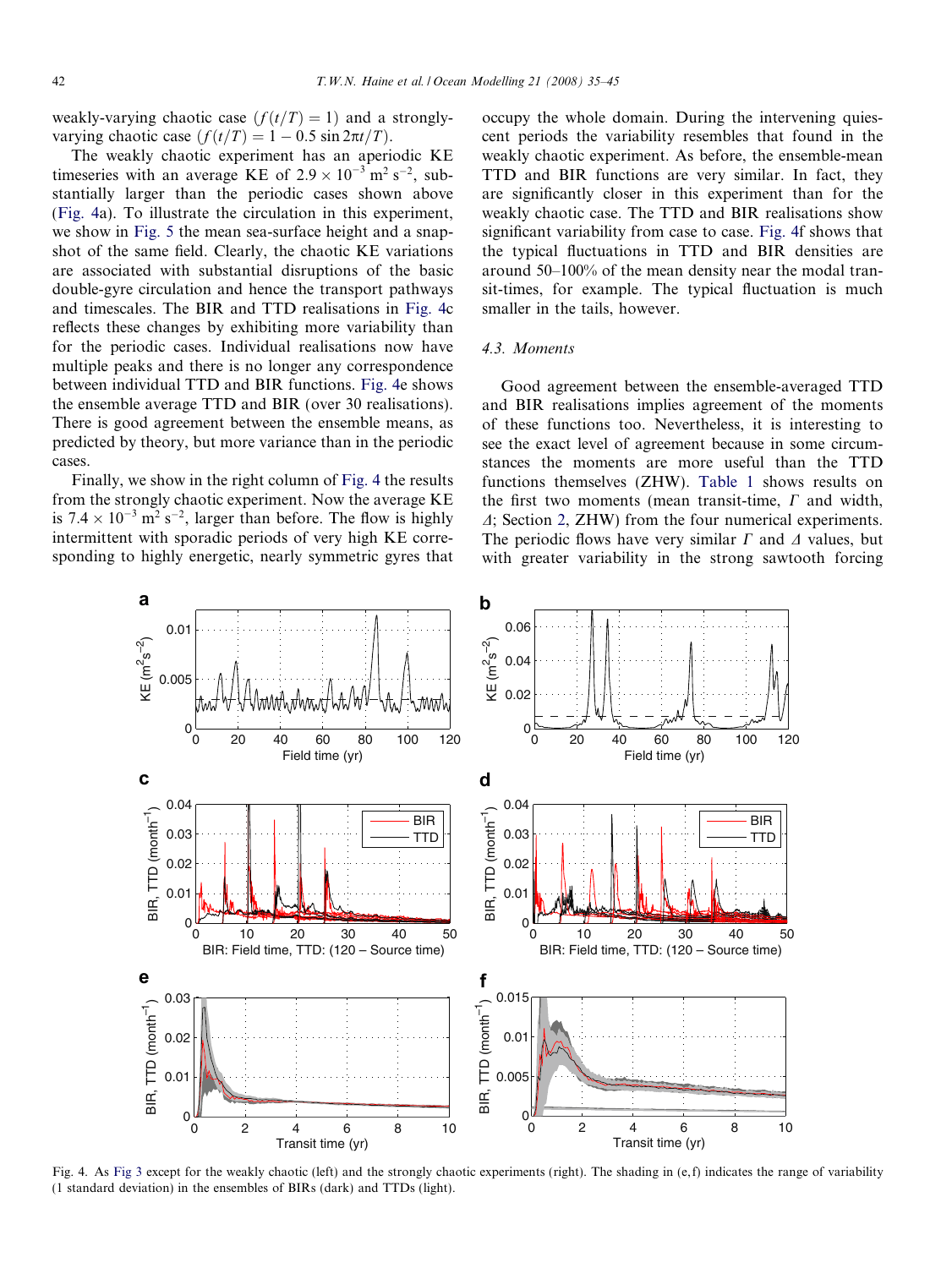

<span id="page-8-0"></span>

Fig. 5. (a) Time-average and (b) snapshot of sea-surface height  $(m)$  field from the weakly chaotic experiment. The hatched area is the region of tracer ventilation and the star shows where the TTD and BIR results in [Figs. 3 and 4](#page-6-0) are taken.

run. The chaotic flows have significantly smaller values of  $\Gamma$  and  $\Delta$ , in line with the greater KE in these experiments. The variability is also larger than for the periodic flows. In all cases, the agreement between the TTD and the BIR estimates of  $\Gamma$  and  $\Delta$  is very good. Based on the standard deviations for the strong chaotic flows shown in [Table 1,](#page-5-0) the typical sampling error by which  $\Gamma$  and  $\Delta$  differ from their ensemble-mean values is about 15% and 5%, respectively, for a single realisation. Therefore, taking a single BIR realisation as a surrogate for a single TTD realisation will give errors at this level typically. For the less energetic flows the errors are less because the circulation is both weaker (larger  $\Gamma$  and  $\Delta$ ) and less variable.

In some cases, the higher moments of the TTD are important, for example, when a tracer has a seasonal cycle in its surface source. Although convergence of higher moments is guaranteed by the theory in Section [2.3](#page-2-0), the level of agreement seen for  $\Gamma$  and  $\Delta$  may not apply, and convergence may be slower. Hints of this point may be seen in [Fig. 4c](#page-7-0) and d, where the high-frequency TTD and BIR fluctuations (which influence higher moments) are seen to be essentially independent. If moments alone are required, rather than the full TTD, then the methods of [Delhez and](#page-10-0) [Deleersnijder \(2002\) and Zhang et al. \(2005\)](#page-10-0) can be employed (the Nth moment is found from a forward advection–diffusion problem and the  $N - 1$  lower order moments).

## 5. Conclusion

In this paper, we have discussed the practical issues involved in computing the transit-time distribution (TTD;  $G'$ ) for unsteady general circulation models. This task is relatively familiar and straightforward for steady circulations. It involves integrating an impulsive tracer using the regular forward tracer equation (called here a boundary impulse response, BIR) and then using the property that guarantees equality of the BIR and the TTD for steady flow (Section [2.2](#page-2-0)).

For unsteady flow, theory shows that the BIR and TTD are distinct quantities, however. In this case, three approaches are distinguished: First, one may determine the TTD at every field time by integrating many BIR tracers at closely spaced source times and hence scan across the entire boundary propagator as a function of source time and field time. This approach is demanding of both computer time and storage, but is relatively efficient when fine resolution of  $G'$  over field point and field time is needed (Method 0 in Section [2.3](#page-2-0)). Second, one may determine  $G'$ by integrating the adjoint tracer equation backwards as described in Section [2.3](#page-2-0) (Method 1). This approach is relatively efficient when  $G'$  is needed for a few field points and field times, but it requires software to integrate the adjoint tracer equation which is not always available. Third, one may exploit the statistical relation between TTD realisations and BIR realisations stated in Section [2.3](#page-2-0) (Method 2). This relation states that although the TTD and BIR functions are distinct in unsteady flow, their statistics over different realisations spanning corresponding intervals of source time and field time are identical. Thus, one can use ensembles of BIRs in lieu of ensembles of TTDs to estimate the statistical properties of the TTD. This approach is relatively efficient for cases with few field points and field times and is easy to implement.

Tests to illustrate these ideas in a simple circulation model with a wide variety of unsteady flow regimes illustrate and confirm the theory (Section [4\)](#page-5-0). There is convincing agreement in the ensemble-averaged TTD and BIR functions for all experiments. Fluctuations between individual TTD and BIR realisations are typically around 50–100% near the modal times in the strongly variable flows (perhaps associated with mesoscale eddies in ocean gyres). In the tails, and for periodic flows (perhaps associated with the seasonal cycle in the upper ocean), the typical fluctuations are much smaller. When interest lies in the TTD moments, as it often does in applications concerning real observable tracers, the numerical results are encouraging. For strongly variable flow, the standard deviation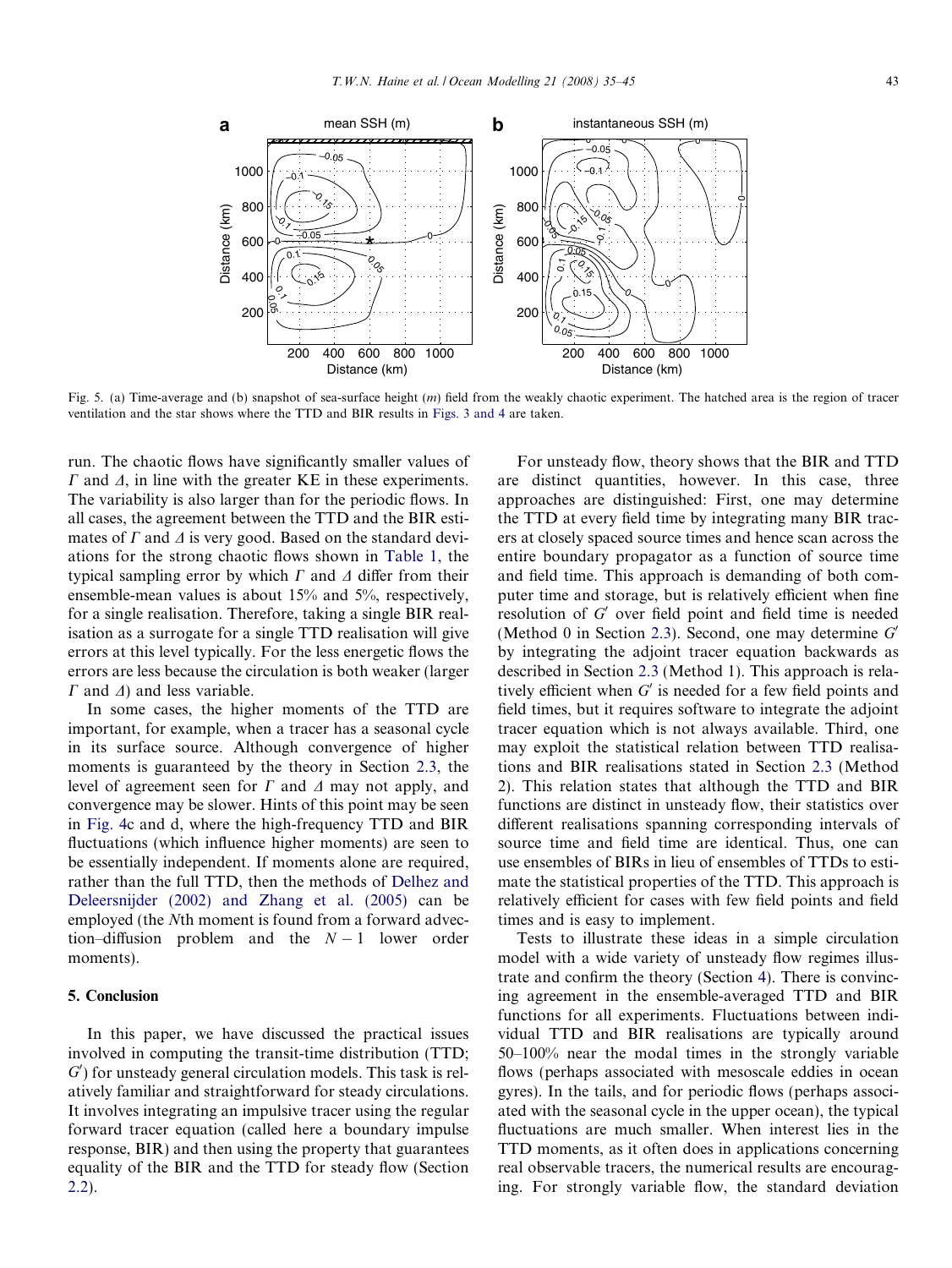from the ensemble-mean transit-time,  $\Gamma$ , and TTD width,  $\Delta$ , is typically around 10%. For weakly-periodic flow, the standard deviation is around 1%. The typical error incurred by swapping a single realisation of the BIR for a single realisation of the TTD is of the same order. The difference between 40-member ensemble-means was seen to be much less, as expected, because the ensemble-mean BIR and TTD must be identical in the limit of large, appropriately congruent, ensembles (Section [2.3](#page-2-0)).

These results suggest that Method 2 (BIRs as statistical surrogates of the TTDs) may achieve adequate accuracy for some applications when the difficulty or expense of the more accurate methods is a serious obstacle. Investigators should remain aware, however, that for unsteady flows BIR realisations are unequal to TTD realisations. It is straightforward to construct cases where the BIR and TTD are unrelated. For example, consider the hypothetical case where the TTD for field time  $t$  is required, and the flow changes impulsively at  $t + \delta t$  (perhaps the advecting flow simply stops at time  $t + \delta t$ . The BIR found from a tracer release at source time  $t$  will then be unrelated to the TTD at field time  $t$ . The numerical examples in Section [4](#page-5-0) illustrate a range of flows with oceanographic relevance, but any finite set of experiments is necessarily incomplete. If the level of agreement shown is inadequate, or the flows of interest differ substantially, then Methods 0 and 1 should be used. Nevertheless, for some purposes, where low-order moments or the ensemble-averaged TTD is required for example, Method 2 may well be satisfactory.

#### Acknowledgement

This work was supported by Grants from the physical oceanography program at NSF (OCE-0326670 and OCE-0136327). Comments by an anonymous reviewer helped clarify an earlier version of this paper.

#### Appendix. Equal TTD and BIR expectations

Here we justify the statement in Section [2](#page-1-0) that the expectations of the TTD and BIR over transit-time are equal in unsteady flow for the same point. Statement [\(8\)](#page-4-0) holds because of the following identity:

$$
\int_{T_1}^{T_2} \mathcal{G}(\vec{r}, t, t - \tau) dt = \int_{T_1 - \tau}^{T_2 - \tau} \mathcal{G}(\vec{r}, t' + \tau, t') dt', \qquad (11)
$$

which can be seen through the simple change of variable,  $t' = t - \tau$ . In this equality, the left hand side is an integral over different TTDs at different field times  $t$  along a line of constant transit-time  $\tau$ , and the right hand side is an integral over different BIRs at different source times  $t'$  along the same path. Letting this path extend to infinity gives the expectation of all TTDs at a fixed  $\tau$  (left) and the expectation of all BIRs at the same  $\tau$  (right). These expectations are equal because of (11), which implies [\(8\).](#page-4-0)

We know from [Holzer and Hall \(2000\)](#page-10-0) that the TTDs are normalised over transit-time  $(\int_0^\infty \mathscr{G}(\vec{r}, t, t - \tau) d\tau = 1$ for all  $\vec{r}$  and t), but what about the BIRs? Integrating both sides of (11) with respect to  $\tau$  gives

$$
\int_0^\infty \int_{T_1}^{T_2} \mathcal{G}(\vec{r}, t, t - \tau) dt d\tau
$$
\n
$$
= \int_0^\infty \int_{T_1 - \tau}^{T_2 - \tau} \mathcal{G}(\vec{r}, t' + \tau, t') dt' d\tau,
$$
\n(12)\n
$$
\int_{T_1}^{T_2} \int_{-\infty}^\infty \mathcal{G}(\vec{r}, t + \tau, \tau') d\tau' d\tau
$$

$$
\int_{T_1} \int_0^{\infty} \mathcal{G}(\vec{r}, t, t - \tau) d\tau dt
$$
\n
$$
= \int_0^{\infty} \int_{T_1 - \tau}^{T_2 - \tau} \mathcal{G}(\vec{r}, t' + \tau, t') dt' d\tau,
$$
\n(13)

$$
T_2 - T_1 = \int_0^\infty \int_{T_1 - \tau}^{T_2 - \tau} \mathcal{G}(\vec{r}, t' + \tau, t') dt' d\tau
$$
 (14)

$$
= \int_{T_1}^{T_2} \int_0^{T_2 - t'} \mathcal{G}(\vec{r}, t' + \tau, t') \, d\tau \, dt',
$$

$$
\int_{-\infty}^{T_1} \int_{T_1 - t'}^{T_2 - t'} \mathcal{G}(\vec{r}, t' + \tau, t') \, d\tau \, dt'. \tag{15}
$$

The last step is written with the inner integral of the BIR over transit times as is needed for a BIR normalisation condition. The integration area in the  $(t', t)$  plane extends to  $-\infty$  in source time, not  $\infty$  in field time, however. Therefore, the limits of integration of the BIR over  $\tau$  are not correct for the desired normalisation formula: the TTD normalisation cannot simply be manipulated into an BIR normalisation. Nevertheless, as  $(T_1, T_2) \rightarrow (-, +)\infty$ , the region of integration expands to fill all non-negative transit-times and we find

$$
\lim_{T_1, T_2, \to \mp\infty} \frac{1}{T_2 - T_1} \int_{T_1}^{T_2} \int_0^{\infty} \mathcal{G}(\vec{r}, t' + \tau, t') d\tau dt' = 1, \qquad (16)
$$

assuming that  $\mathscr G$  dies away with an asymptotic exponential behaviour at very large transit-times, as it must [\(Haine and](#page-10-0) [Hall, 2002, Zhang, 2005](#page-10-0); this kills off the second integral in (15)). Statement (16), justifying [\(9\)](#page-4-0), says that BIRs are normalised on average, but individual BIR functions are not individually normalised, unlike individual TTD functions.

Average moments of the BIR and TTD satisfy similar relations to (16) for similar reasons. That is

$$
\lim_{T_1, T_2, \to +\infty} \frac{1}{T_2 - T_1} \int_{T_1}^{T_2} m_n(\vec{r}, t) dt
$$
\n
$$
= \lim_{T_1, T_2, \to +\infty} \frac{1}{T_2 - T_1} \int_{T_1}^{T_2} m'_n(\vec{r}, t') dt',
$$
\n(17)

where the moments of the TTD,  $m_n$ , and the BIR,  $m'_n$ , satisfy

$$
m_n(\vec{r},t) = \int_0^\infty \tau^n \mathcal{G}(\vec{r},t,t-\tau) \, \mathrm{d}\tau,\tag{18}
$$

$$
m'_{n}(\vec{r},t') = \int_{0}^{\infty} \tau^{n} \mathcal{G}(\vec{r},t'+\tau,t') d\tau.
$$
 (19)